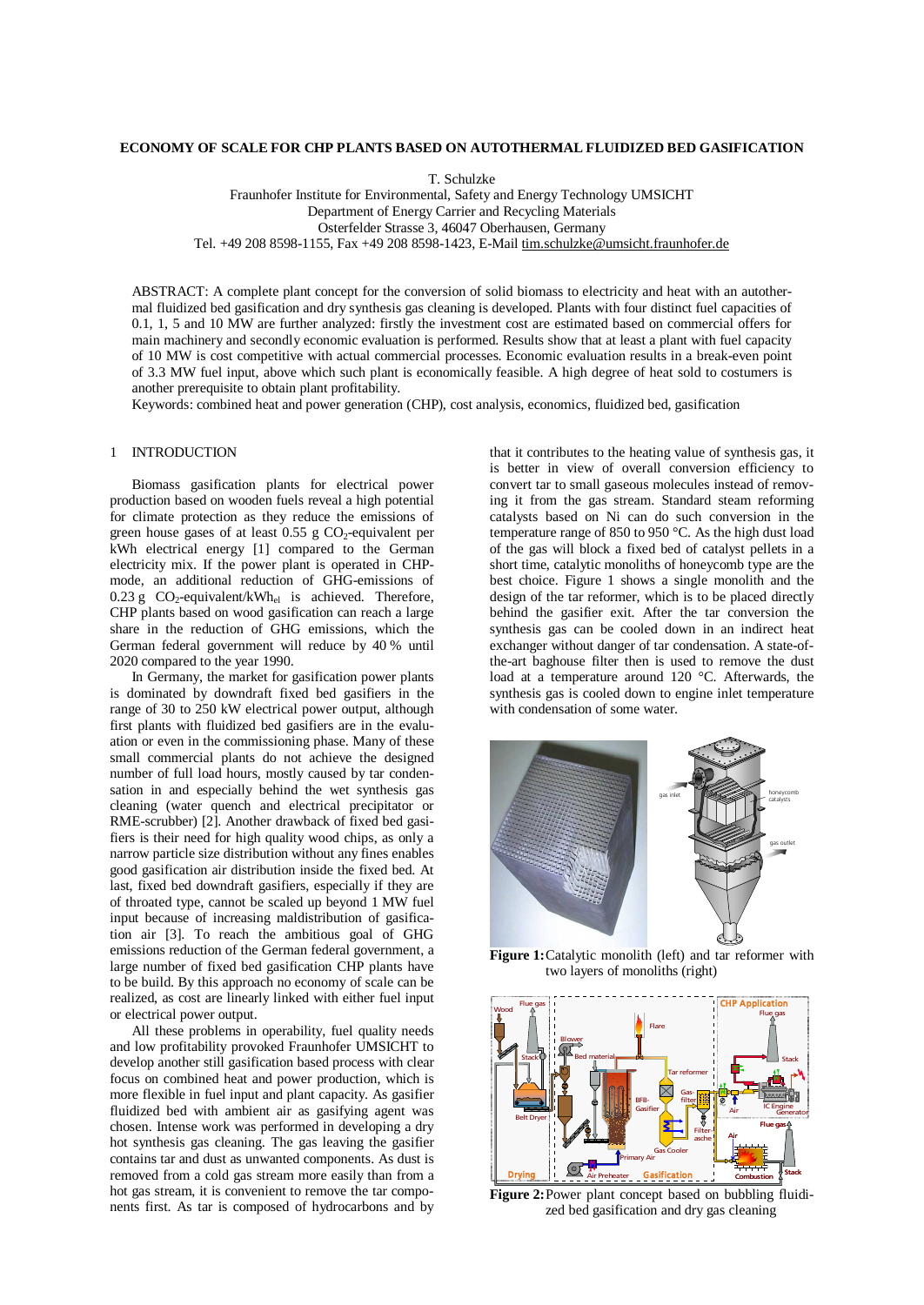The good results of such gas cleaning system are given in [4]. The resulting overall process is shown in Figure 2. Meanwhile, the process consisting of bubbling fluidized bed gasification with subsequent tar reforming reactor, cooling, dedusting and gas utilization in an IC engine for combined heat and power production is patented [5]. The overall process is made round by adding a fuel handling section with fuel receiving, storage, drying and dosing.

# 2 INVESTMENT COST

As a first step towards economic evaluation of the developed concept for CHP plants based on biomass gasification the investment cost for 4 different plant capacities, in particular 0.1, 1, 5 and 10 MW fuel input, have been estimated. Basic design has been performed for all 4 capacities to gain characteristic values for the main equipment. For this equipment quotations have been solicited. The equipment consists of:

- wood storage, drying,
- wood transport and dosing,
- fluidized bed reactor and refractory lining,
- cyclone,
- catalytic tar reformer,
- primary synthesis gas cooler (air preheater),
- primary air blower,
- baghouse filter,
- secondary synthesis gas cooler,
- IC engine,
- stack,
- cooling air blower,
- cooling water system and
- assembly crane.

The values have been added to give the investment cost for main machinery. For the estimation of total investment cost common costing supplement factors for buildings, erection, piping, insulation, electrics, process measuring and control technology and engineering have been used, which are published in [6]. The results of the investment cost estimation are given in Figure 3 as red diamonds. The red dashed trendline shows, that the investment cost do not increase linearly with fuel input, which would be the case, if capacity increase would be realized by numbering up of identical, independent lines. This economy of scale becomes even more evident, if the specific investment cost are looked at.

Assuming an overall electrical efficiency of 29 % independent of plant capacity enables the calculation of the specific investment cost per kW installed electrical power, which is given in Figure 2 as blue bullets. For the smallest plant capacity of 0.1 MW fuel input the specific investment cost are 34,000  $\text{€kW}_{el}$ , and for 10 MW fuel input at the other end of plant capacity the specific investment cost drop to 4,400  $\mathcal{C}$ kW<sub>el</sub>.

For comparison, 4 different values are given as green triangles in Figure 2, all representing real offers for CHP plants with an electrical output of 3 MW. Suppliers A, B and C offer different gasification systems with IC engines (steam gasification in fluidized bed, air gasification in fluidized bed and downdraft fixed bed, the latter one by numbering up to reach 3 MW electrical power; the sequence in this list does not correlate with A, B and C) and the last supplier offers a grate firing with boiler and steam turbine. As can be seen from Figure 3, the CHP plant based on autothermal wood gasification in bubbling fluidized bed with dry gas cleaning has the potential to be competitive with other systems offered at present for an electrical capacity of 3 MW, as the estimated cost for the complete plant (building included) are estimated to be less than the cost for plants from other suppliers.



**Figure 3:** (specific) investment cost vs. fuel input

# 3 ECONOMIC EVALUATION

#### 3.1 Method and boundary conditions

The economic evaluation of power plants of different scales are based on the VDI guideline 6025 [7], using the annuity method. Starting point is the estimation of investment cost (see Section 2 of this paper). The assumptions for the cost calculations are taken from [8] and are summarized in Table I. All cost and revenues are calculated for the price basis of the year 2010 and no increase over time is considered (as is suggested in [8]).

**Table I:** Assumptions for cost calculations [8]

| Parameter                             | Value                                |
|---------------------------------------|--------------------------------------|
| Full load hours (power production)    | 7,500 h/a                            |
| Full load hours (heat sales)          | 7,500 h/a                            |
| Investment amount                     | $I_0$                                |
| Interest rate                         | 8 %                                  |
| <b>Factor for Repairs</b>             | $(2.5\% \cdot I_0)/a$                |
| Assessment period                     | 20 years                             |
| Fuel (wood chips, 40 % water content) | $75 \text{ } \infty$ t <sub>dh</sub> |
| Disposal fly ash                      | $150 \text{ } \infty$                |
| Specific personnel cost               | 50,000 $\Theta$ (a employee)         |
| Inspection and cleaning               | $(3\% \cdot I_0)/a$                  |
| Management                            | $(0.5\% \cdot I_0)/a$                |
| Insurance                             | $(1\% \cdot I_0)/a$                  |
| Unforeseen                            | $(0.75\% \cdot I_0)/a$               |
| Electricity rate for own needs        | 120 €MWh                             |
| Revenues for electricity              | German feed-in tariff (EEG)          |
| Revenues for heat                     | 30 €MWh                              |

The assumed number of personnel is higher than the value from [8], where 0.5 employees are suggested per MW fuel input. As the technology is not suitable for unattended operation – at least for the first plants – there need to be at least one employee on site every time, which results in minimum number of employees of 5. For the smaller plants with fuel input of 0.1 and 1 MW this value is chosen. For the plant with 5 MW fuel input the number of employees is set to 8 and for 10 MW fuel input 10 employees were calculated. Additionally, the cost for catalytic monoliths is set to 227  $\Theta$  piece.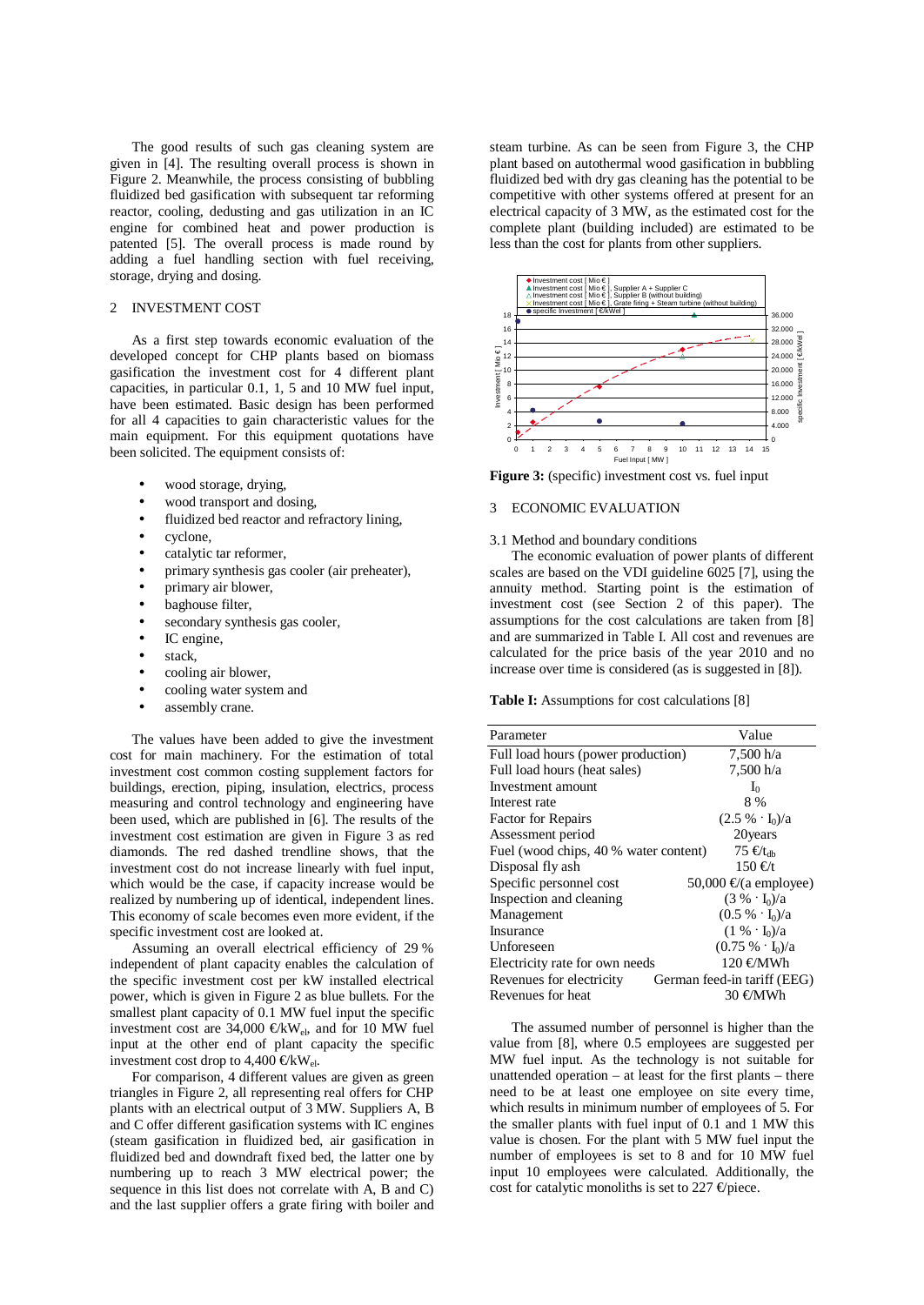### 3.2 Results

The annual cost and revenues calculated according to the annuity method of VDI guideline 6025 [7] are given in Figure 4 to 6 for plant capacities of 1, 5 and 10 MW fuel input, respectively. In these Figures the respective structure of cost and revenues are shown. As can be seen, the capital-linked cost (light blue block on top) is the largest constituent in the cost structure for all capacities and accounts for roughly 38 % of the annual cost. The influence of personnel cost (block in the middle) is decreasing from approximately 30 % for the plant with 1 MW fuel input to only a share of 12 % for the plant with 10 MW fuel input. On the other hand, the share of fuel cost (dark blue block on the bottom) increases from 13 % to 27 %.

The relative share of the components of the revenues is constant over fuel input as they are linearly linked with the electrical and thermal energy exported to the respective grid.







**Figure 5:** Cost and revenues for 5 MW fuel input



**Figure 6:** Cost and revenues for 10 MW fuel input

For a fuel input of 1 MW the cost are greater than the revenues. Such a plant would have a negative annuity (revenues – cost), and **isn't** economically feasible. For

the larger plants, the revenues are greater than cost and therefore the annuity is positive, which means the plants **are** economically feasible. The annuity is shown in Figure 7 as a function of fuel input. For the base scenario with assumptions following Table I the break-even point (annuity equals zero) for a CHP plant based on fluidized bed gasification and dry gas cleaning is reached at a fuel input of approximately 3.3 MW fuel input, which is equal to an electrical power output of 1 MW.



**Figure 7:** Annuity vs. fuel input of different assumptions

3.3 Sensitivity analysis

To demonstrate the influence of different assumptions from Table I on profitability economic calculations have been repeated with all assumptions kept constant bar one. The first assumption changed is the fuel price. If the fuel price increases from 75  $\epsilon t_{db}$  to 100  $\epsilon t_{db}$ , the cost increases while revenues are the same and therefore the break-even point is shifted to 5.5 MW fuel input, as can be seen from Figure 7. A reduction in heat full load hours has an even more severe impact on profitability of CHP plants based on fluidized bed gasification. If the electricity export to the grid is kept at 7,500 full load hours and only the heat sales are reduced to 5,000 full load hours, the break-even is already shifted to 7 MW fuel input. And if the heat sales are reduced further to only 3,500 full load hours per year, none of the analyzed plant capacities can be operated economically.

# 4 CONCLUSION

The estimation of investment cost presented here clearly indicate that an autothermal biomass gasification plant with dry gas cleaning and an IC engine for combined heat and power production is competitive with actual commercial biomass to power processes at least at higher plant capacities. Above fuel capacity of approximately 3.3 MW such a plant could be operated economically under certain boundary conditions. Furthermore, the economic evaluation showed that under German economic conditions such a CHP plant can **not** be operated economically even at high fuel capacities if the heat produced together with the electricity is not sold to a high degree.

To come to a marketable product the next step of development has to be the erection of a demonstration plant with a fuel capacity of around 1 MW. Such an installation will cost around 2.5 Mio  $\epsilon$  and will not be profitable. But such a plant has to demonstrate the ability of continuous operation while the revenues will be sufficient to cover all running cost except return of investment.